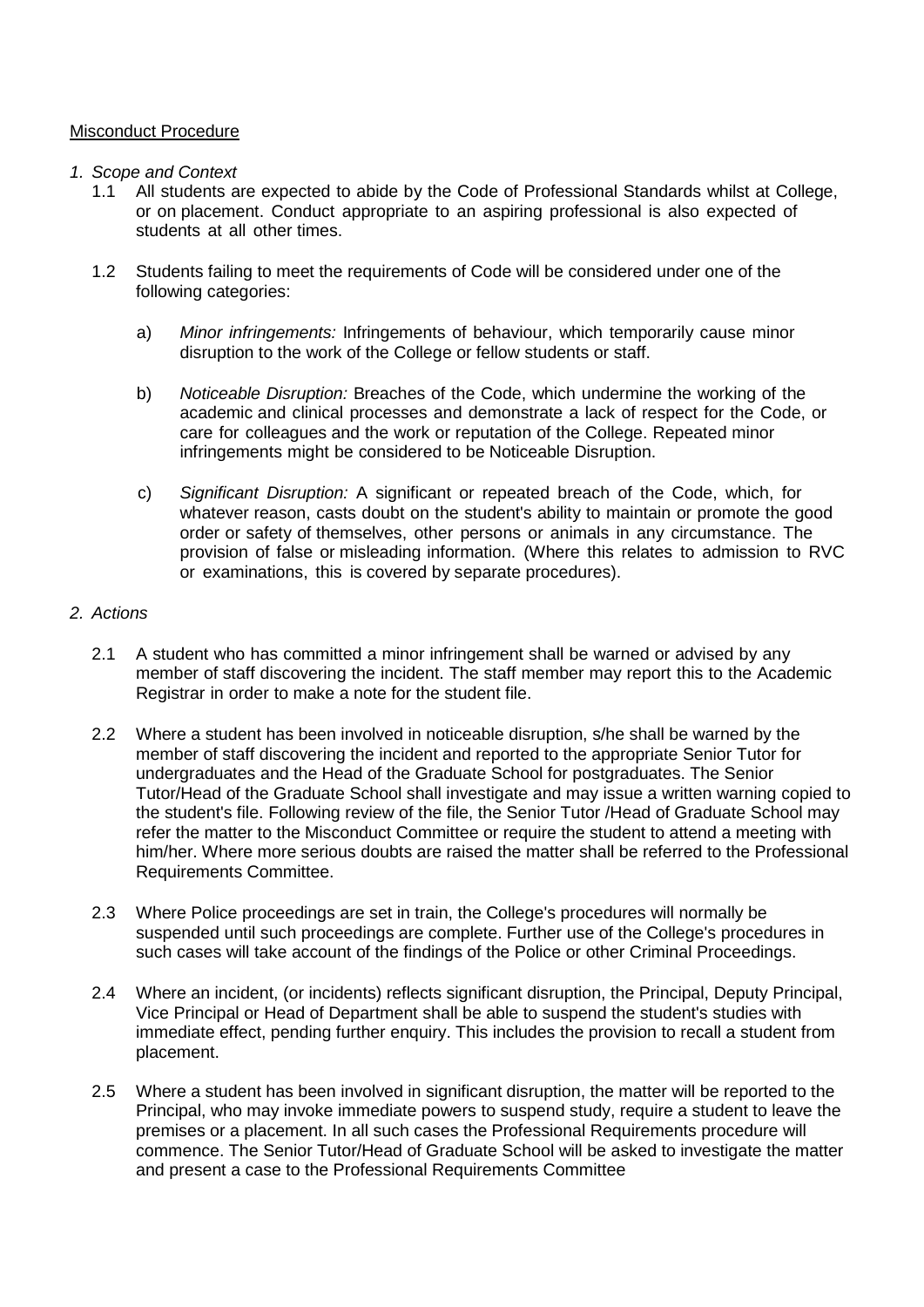### *3. Misconduct Committee*

The Committee has the authority to reprimand students and impose fines. If in the course of its work it discovers incidents, which would question a student's suitability to continue study, according to the Code of Professional Standards, the case shall be referred to the Professional Requirements procedure.

### 3.1 Composition

Chair, nominated by the Principal for a period of three years Senior Tutor unconnected with the case who shall be Vice-Chair

One or two other members of Academic or Academic Related staff unconnected with the case

The quorum shall be three persons including a Chair or Vice Chair. The Chair of the meeting shall have a casting vote.

### 3.2. Processes

- a) The Academic Registrar (or nominee) shall call the meeting upon request of the Senior Tutor
- b) The Academic Registrar shall circulate details of the case in the form of the relevant file notes to members of the Committee and the student one week before the meeting.
- c) The student shall be entitled to bring a friend to the meeting. The student must inform the Academic Registrar of the name of their friend, and the relationship of the individual to them. The friend may offer comments when, and only when, invited to do so.
- d) All meetings of the Committee will beheld in private unless the student specifically requests in writing that the hearing be held in public.
- e) The Committee shall presume that the student has not committed any misconduct until otherwise demonstrated through documents and discussions.
- f) The Committee shall question the student about the incident(s) and the student shall have an opportunity to raise any other relevant matters
- g) The Committee shall consider its conclusion in private
- h) The Committee shall be able to issue a written warning and a fine of up to £200 and the requirements to pay for the cost of repairs or replacement of property. The Committee may recommend to any relevant Hall Management that the student be evicted. The Committee may refer an incident(s) it considers serious to the Professional Requirements Committee.